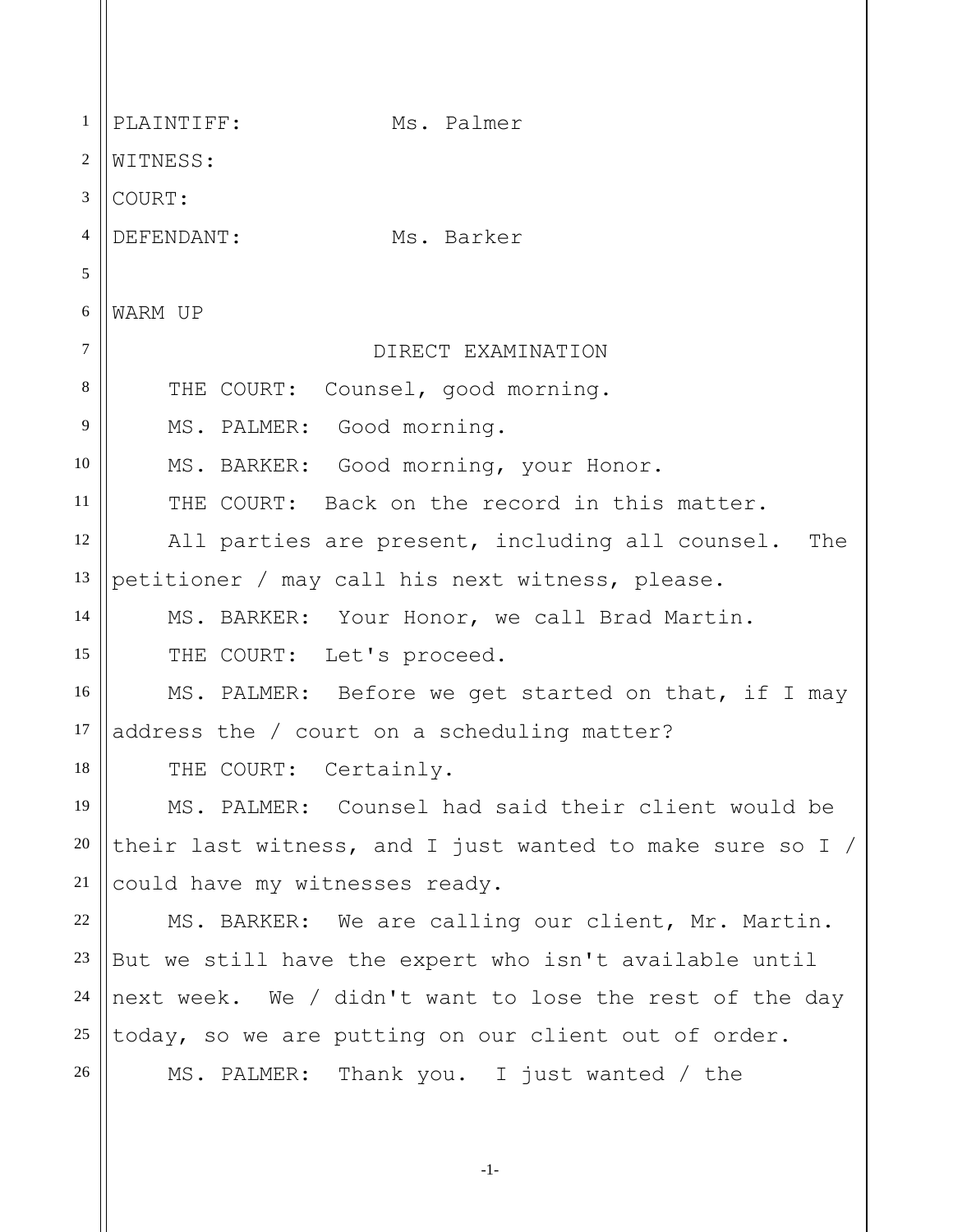1 clarification.

| $\overline{2}$ | THE COURT: Counsel can call their witnesses in any        |
|----------------|-----------------------------------------------------------|
| $\mathfrak{Z}$ | order they wish. I'm not trying to tell you how to put    |
| $\overline{4}$ | your case on, but / I certainly don't want to lose half a |
| 5              | day just because one witness isn't available. We might    |
| 6              | as well use the time.                                     |
| $\tau$         | MS. PALMER: I have no / problem. I just want to           |
| $\,8\,$        | know when I should have someone ready for my case.        |
| 9              | MS. BARKER: We won't be resting until next week.          |
| 10             | THE COURT: Okay. Let's proceed. */                        |
| 11             | DIRECT EXAMINATION                                        |
| 12             | BY MS. BARKER: Good morning, Mr. Martin.<br>Q.            |
| 13             | Good morning.<br>Α.                                       |
| 14             | Let's start by telling us a little bit about<br>Q.        |
| 15             | your background.                                          |
| 16             | I am originally from Carson, California. I was<br>A.      |
| 17             | / raised by two parents, my mother and father. I have     |
| 18             | two sisters.                                              |
| 19             | THE COURT: Mr. Martin, I need you to move a little        |
|                | 20    bit closer to the / microphone, please.             |
| 21             | THE WITNESS: Okay.                                        |
| 22             | BY MS. BARKER: Does your family still live in<br>$Q$ .    |
| 23             | that area?                                                |
| 24             | Yes, they do.<br>Α.                                       |
| 25             | $Q$ .<br>And can you tell us what it was like growing up  |
| 26             | there in Carson.                                          |
|                |                                                           |

-2-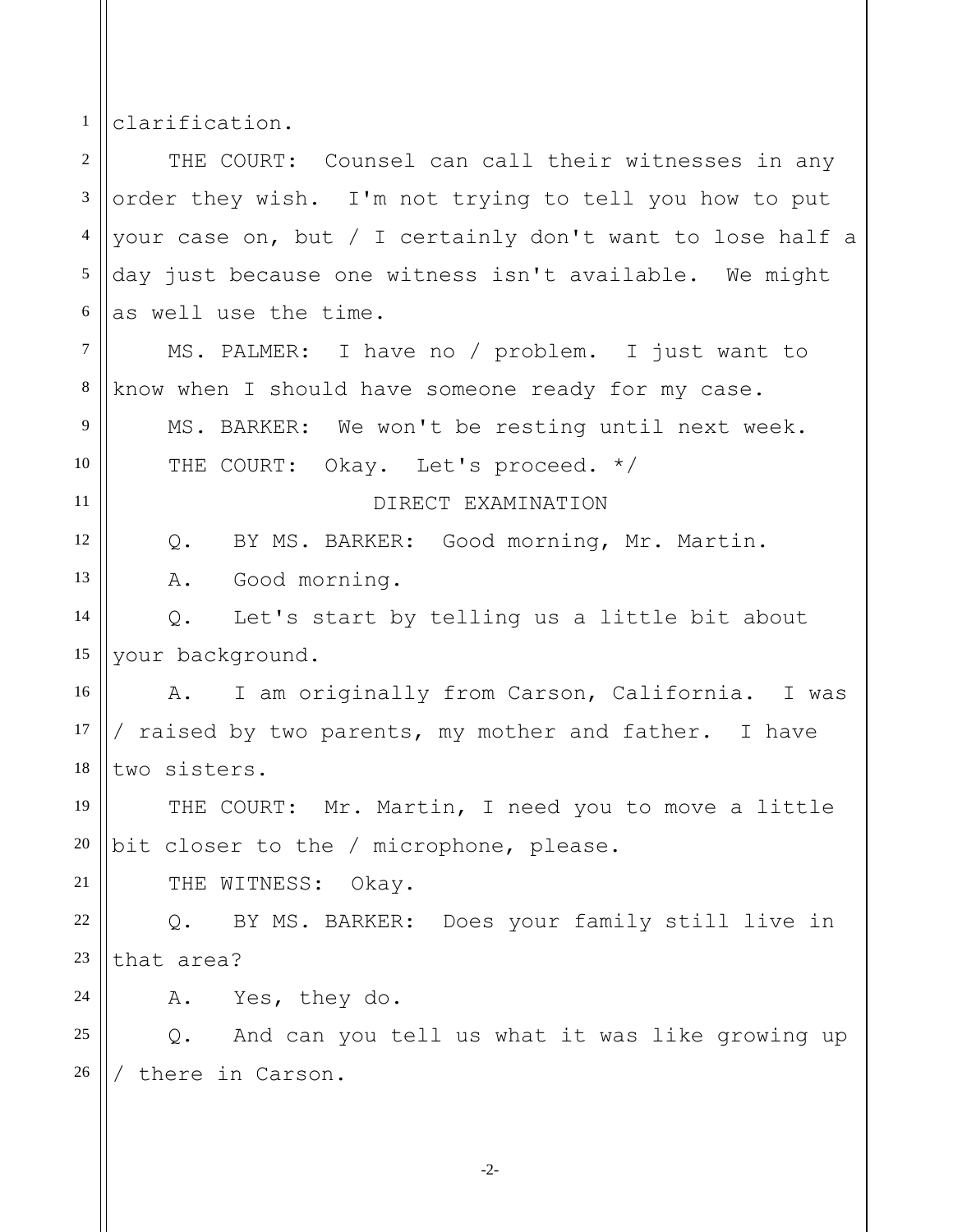| $\mathbf{1}$     | I mean, it was like pretty much all the other<br>A.     |
|------------------|---------------------------------------------------------|
| $\sqrt{2}$       | neighborhoods. It was gang-infested. I dropped out of   |
| $\sqrt{3}$       | school in about the / 8th or 9th grade. Started hanging |
| $\overline{4}$   | out with gang members. I was just doing the things that |
| $\sqrt{5}$       | other young teenagers were doing at that time. /        |
| $\sqrt{6}$       | **END OF WARM UP**                                      |
| $\boldsymbol{7}$ |                                                         |
| $\,8\,$          |                                                         |
| $\overline{9}$   |                                                         |
| $10\,$           |                                                         |
| 11               |                                                         |
| 12               |                                                         |
| 13               |                                                         |
| 14               |                                                         |
| 15               |                                                         |
| 16               |                                                         |
| 17               |                                                         |
| 18               |                                                         |
| 19               |                                                         |
| 20               |                                                         |
| $21\,$           |                                                         |
| 22               |                                                         |
| 23               |                                                         |
| 24               |                                                         |
| 25               |                                                         |
| 26               |                                                         |
|                  |                                                         |
|                  | $-3-$                                                   |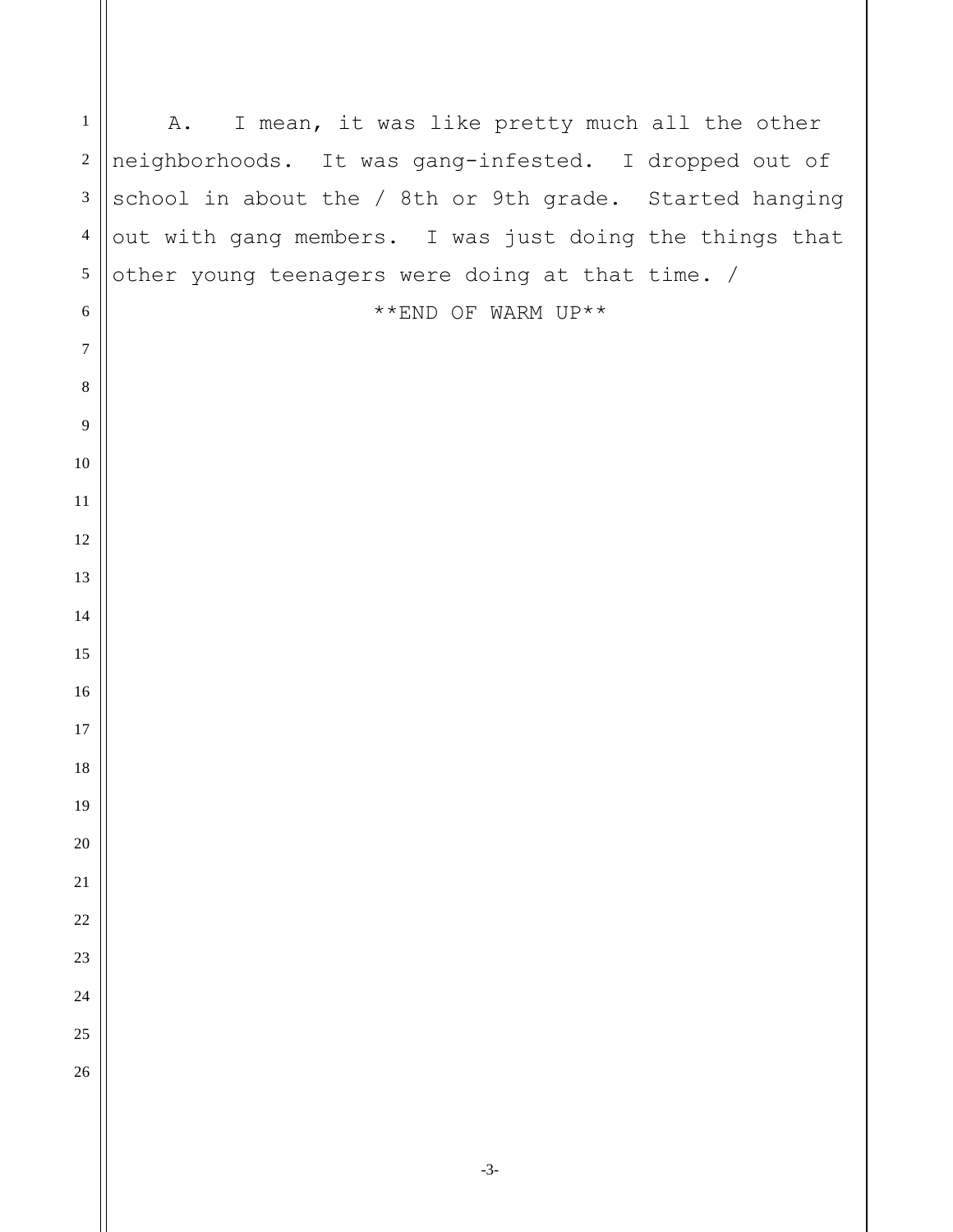1 EXAM

2 3 4 5 6 7 8 9 10 11 12 13 14 15 16 17 18 19 20 21 22 23 24 25 26 Q. BY MS. BARKER: Mr. Martin, let's just cut to the chase here. It is documented that you joined a criminal street gang when you were younger; is that / correct? A. I suppose you can say I joined it. There wasn't an initiation or anything. That's the neighborhood I started claiming. That's correct. Q. Why did / you join the gang? A. Because it was something to do as a teenager. I was young, and I wanted to hang around. Q. And did you / pick up any criminal charges during that time? A. Never for the gang, but I did pick up some criminal charges. Q. Tell us about that, please. / A. In '85, I picked up a possession for sale, which was marijuana. Q. Were there any other criminal charges? A. Yeah. I picked up a case in / '91 for robbery. Q. Did you do prison time for that? A. Yes, I did. Q. How many years? A. I did five years eight months. Q. Are you still / today involved with gangs? A. Definitely not.

-4-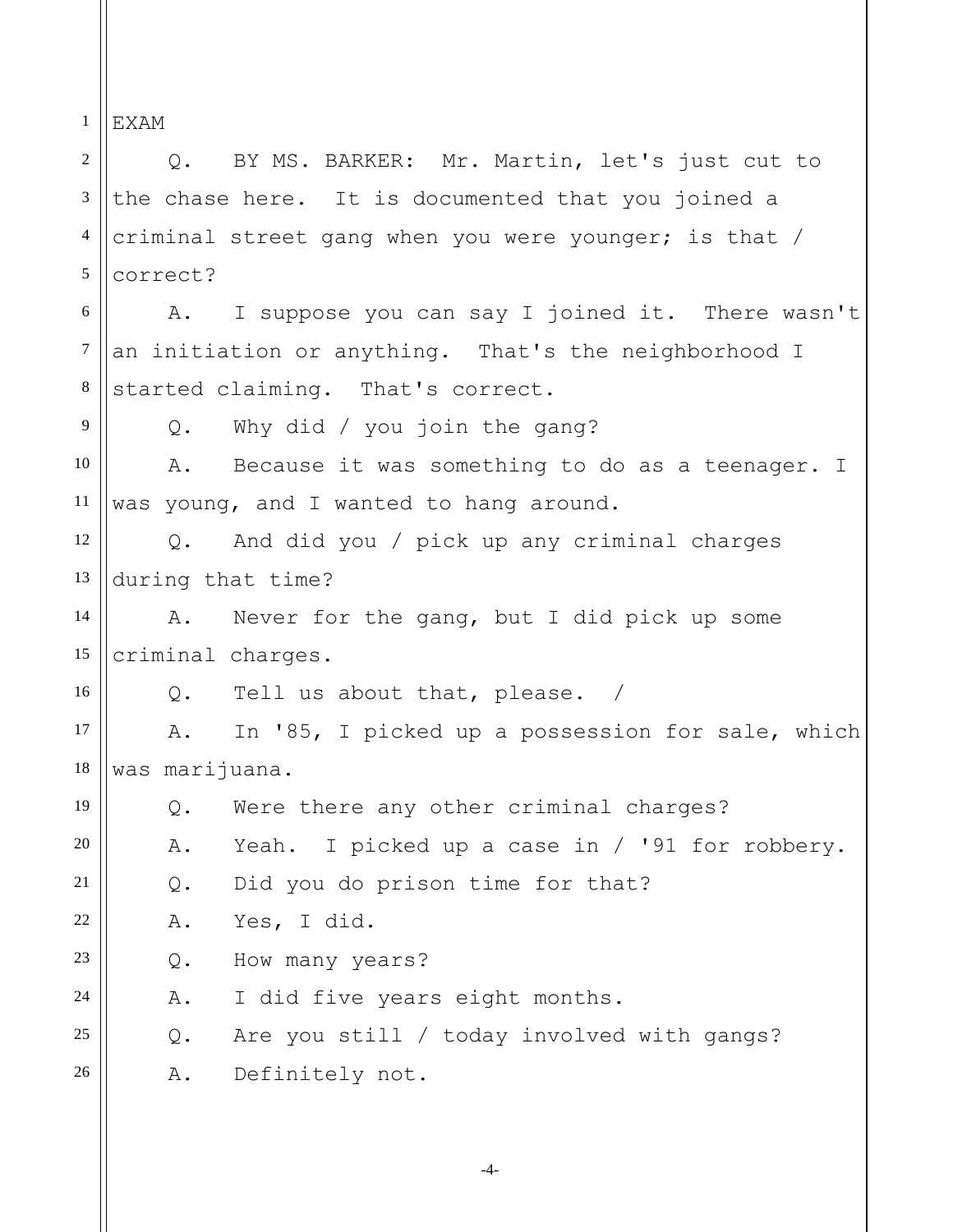1

Q. Explain that, please.

2 3 4 5 6 7 8 9 10 11 12 13 14 15 16 17 18 19 20 21 22 23 24 25 26 A. Basically, I fell in love with something that never loved me back. I mean, I banged / for many years, but I just finally grew out of it. Q. You were arrested on August 5, 1998, for this robbery; is that right? \*/ A. Correct. Q. And were you told what you were arrested for? A. They said a robbery in Orange County. Q. What was your reaction to that? A. I couldn't / believe that, because I had never been to Orange County except for Disneyland. Q. Okay. Did you think there was another reason that you were arrested? / A. Yeah. I thought that they were trying to arrest me on a violation for living in Las Vegas. Q. How long had you been living in / Las Vegas? A. I got out July 15 of '97, and I moved to Vegas probably a month or two after I got out. Q. So you / were living there about a year? A. Well, actually a little longer than a year. Q. So you were still living in Las Vegas at the time / of this robbery? A. Correct. Q. Can you take me to that day and tell me what you were doing on March 28, 1998.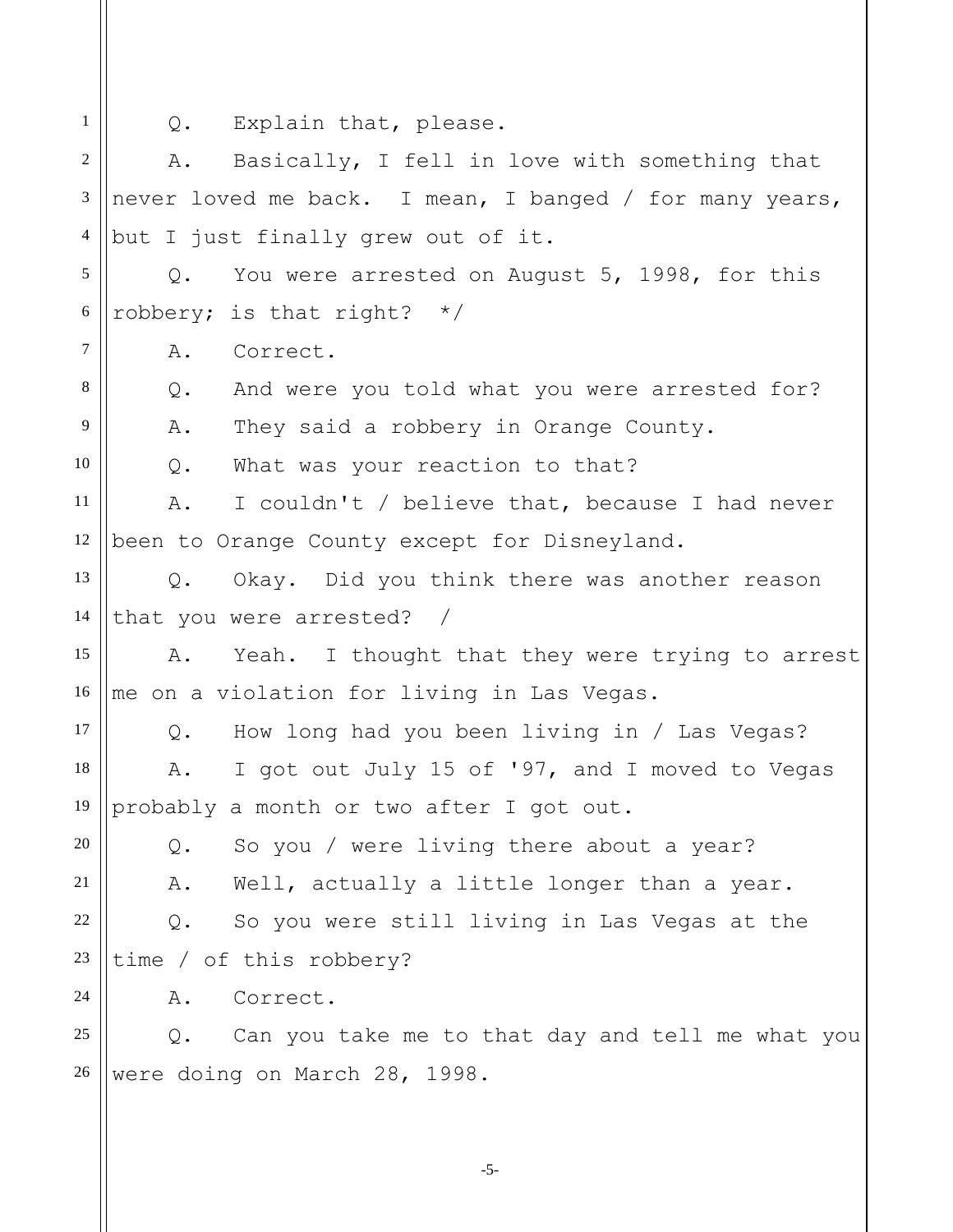| $\mathbf{1}$   | MS. PALMER: Objection. Calls / for a narrative.     |
|----------------|-----------------------------------------------------|
| $\overline{2}$ | THE COURT: Sustained. Ask your next question.       |
| 3              | Q. BY MS. BARKER: Were you in Orange County on the  |
| $\overline{4}$ | day of the crime you were convicted of?             |
| 5              | A. No. I / picked my son up from my parents'        |
| $\sqrt{6}$     | house. We were driving home and --                  |
| $\overline{7}$ | MS. PALMER: Objection. Nonresponsive after the word |
| $\,8\,$        | "no."                                               |
| 9              | THE COURT: Overruled. You have answered the         |
| 10             | question. / *                                       |
| 11             |                                                     |
| 12             |                                                     |
| 13             |                                                     |
| 14             |                                                     |
| 15             |                                                     |
| 16             |                                                     |
| 17             |                                                     |
| 18             |                                                     |
| 19             |                                                     |
| 20             |                                                     |
| 21             |                                                     |
| 22             |                                                     |
| 23             |                                                     |
| 24             |                                                     |
| 25             |                                                     |
| 26             |                                                     |
|                |                                                     |
|                |                                                     |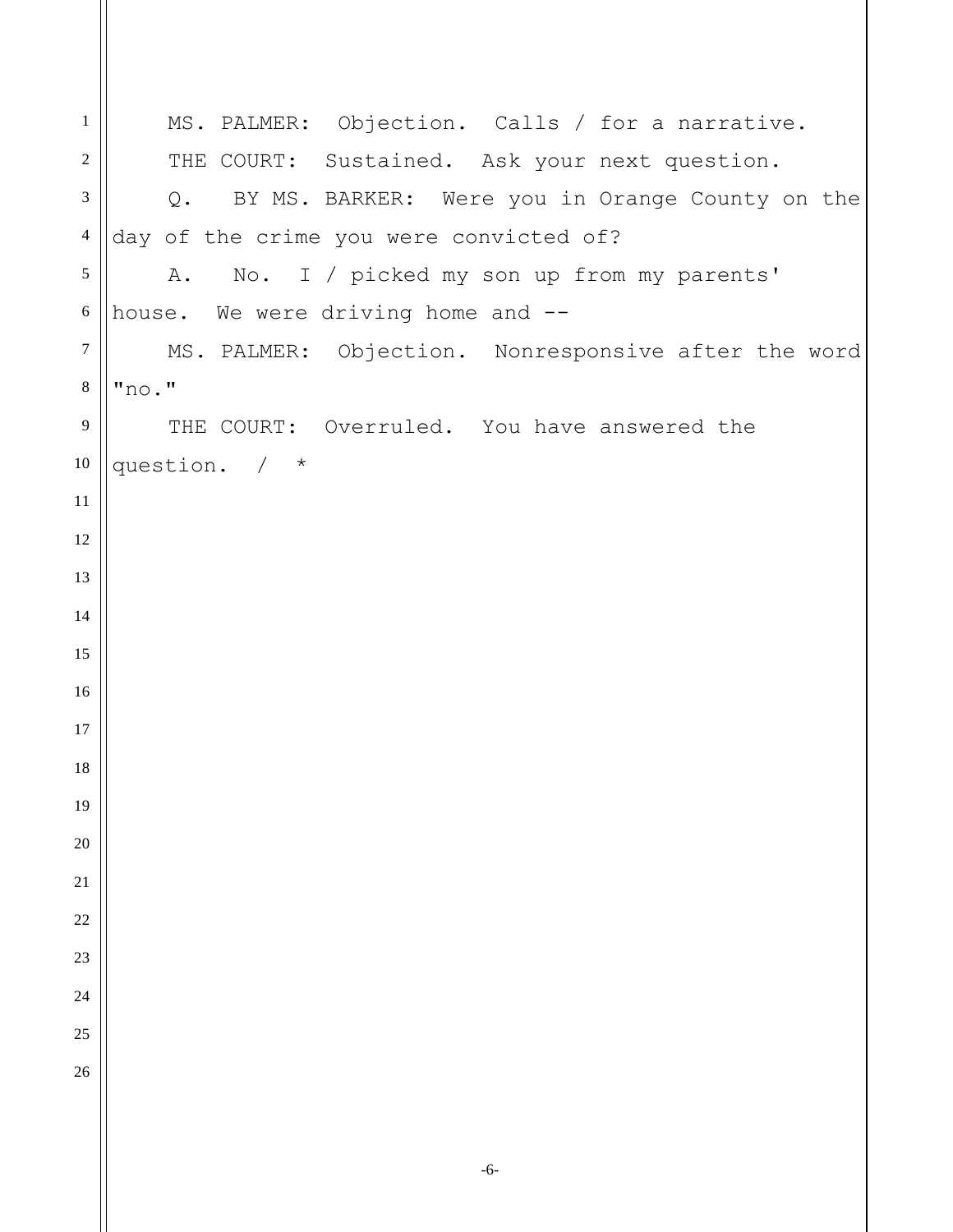1 START TYPING

2 3 4 5 6 7 8 9 10 11 12 13 14 15 16 17 18 19 20 21 22 23 24 25 26 Q. BY MS. BARKER: Approximately what time did you arrive to your parents' address? A. I got there around 2:00 or 3:00 in the morning. Q. Then what happened, Mr. Martin? / A. My son was ready to go. I said hello to my parents and then we left to travel back to Vegas. Q. So you drove back / to Las Vegas. Approximately what time did you arrive there? A. We probably got there between 7:00 and 8:00 o'clock. Q. Mr. Martin, what did you do / that afternoon? A. I went to sleep as soon as we got back. I was exhausted. I went immediately to bed. Q. Now, when you were prosecuted / for this robbery, were there other defendants involved? A. Yes. Q. Who else was tried with you? A. Bobby Johnson. Q. Now, was Bobby Johnson someone you knew before / you were arrested? A. I met him a couple times. We weren't really friends or anything like that. We didn't associate. Q. During the time of the / trial, did you talk to him about the charges? A. Definitely. Every day we went to court.

-7-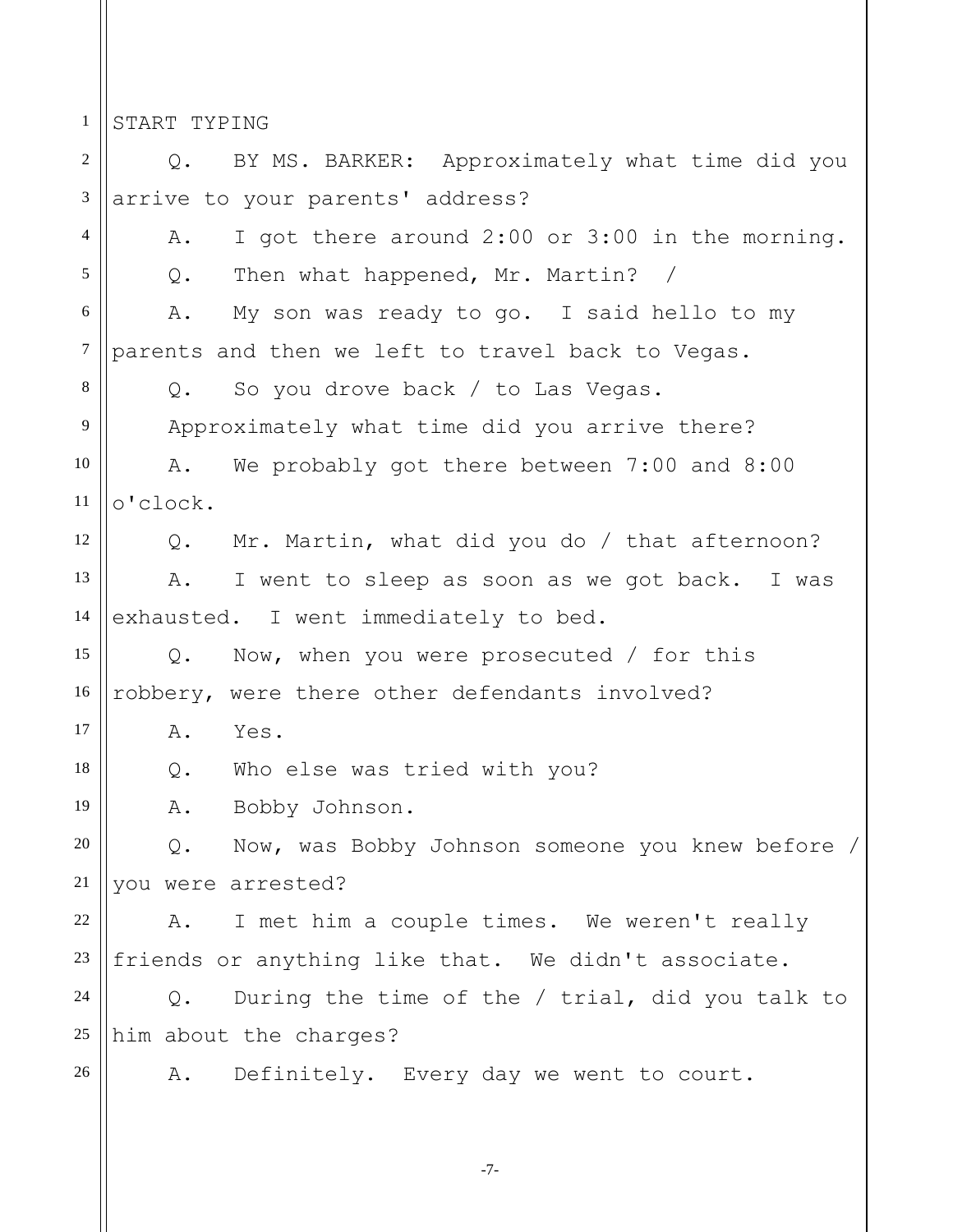| $\mathbf{1}$   | And did he tell you he was involved with / the<br>Q.     |
|----------------|----------------------------------------------------------|
| $\overline{2}$ | robbery?                                                 |
| 3              | No. I asked him several times if he was<br>Α.            |
| 4              | involved, and he always said he wasn't. I thought he was |
| 5              | accused by mistake $*/$ just like me.                    |
| 6              | Was there a later time where you came to believe<br>Q.   |
| $\tau$         | he was involved?                                         |
| 8              | A. We went to trial and got found quilty. After /        |
| 9              | we went to prison, I discovered he was definitely,       |
| 10             | positively involved.                                     |
| 11             | Q. How did you find that out?                            |
| 12             | MS. PALMER: Calls for hearsay, your Honor.               |
| 13             | THE COURT: Overruled.                                    |
| 14             | Q. BY MS. BARKER: You can / answer the question.         |
| 15             | A. Another inmate told me that was the word in the       |
| 16             | neighborhood.                                            |
| 17             | THE COURT: Excuse me. That is hearsay. The prior         |
| 18             | objection is sustained.                                  |
| 19             | MS. BARKER: Thank / you, your Honor.                     |
| 20             | THE COURT: Next question, please.                        |
| 21             | BY MS. BARKER: What did you do to follow up on<br>Q.     |
| 22             | that information?                                        |
| 23             | I sent a note with somebody who was housed /<br>Α.       |
| 24             | with Johnson. I told him I found out not only did he     |
| $25\,$         | have something to do with it, but he set up the robbery. |
| 26             | Okay. / Did you find out anyone else was<br>Q.           |
|                |                                                          |

-8-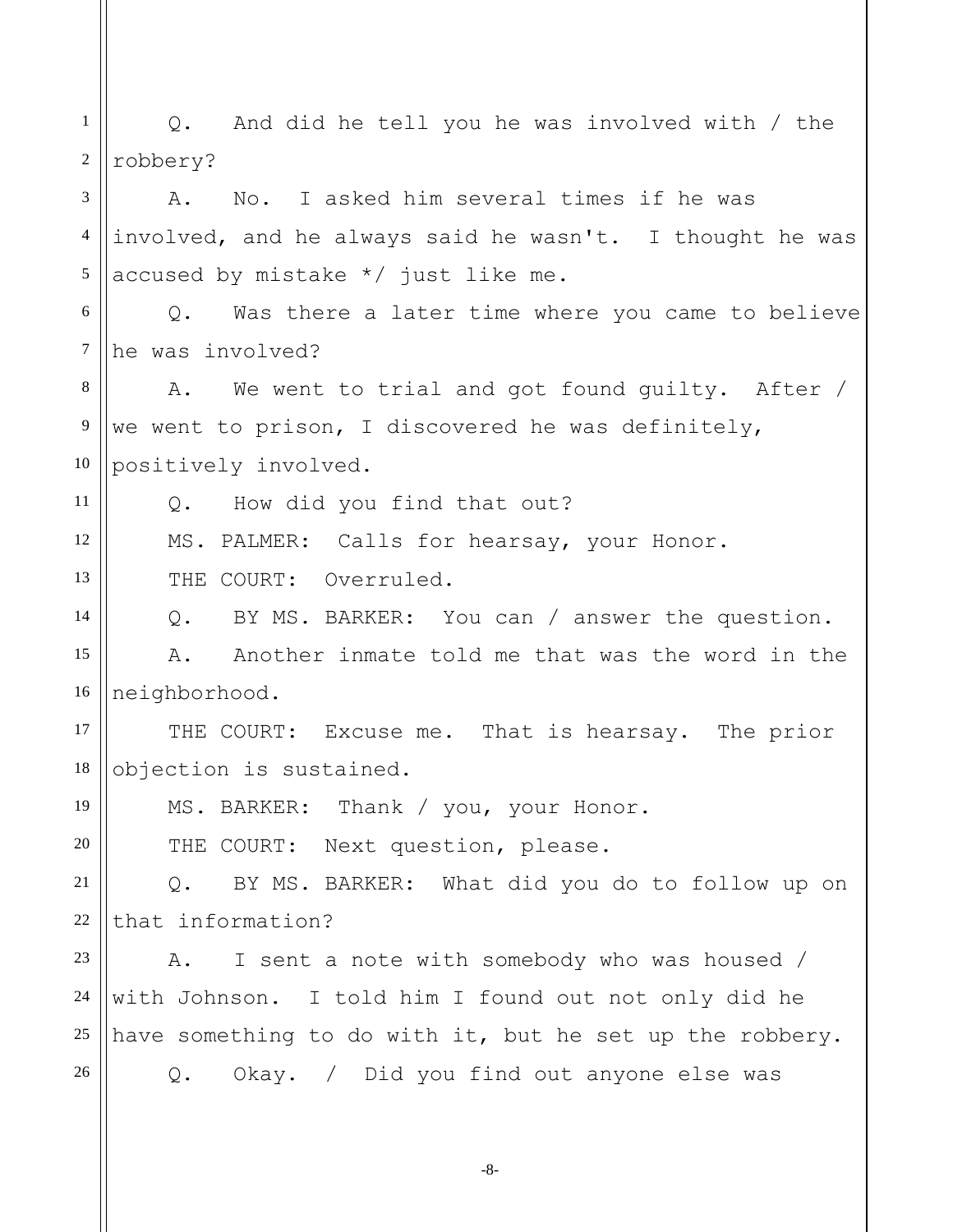1 2 3 4 5 6 7 8 9 10 11 12 13 14 15 16 17 18 19 20 21 22 23 24 25 26 involved in the crime? A. I also found out about Alex Walker. MS. PALMER: Objection, your Honor. Hearsay if offered for / the truth. THE COURT: Sustained. Q. BY MS. BARKER: At some later date did you find out Alex Walker was involved in the case? A. Yes. Q. Did you follow up on that / information? A. I definitely did. MS. PALMER: Objection. Hearsay. That calls for hearsay if offered for the truth. THE COURT: Pardon me? MS. PALMER: If it is offered for the truth, your \*/ Honor, it's hearsay. MS. BARKER: It is just being offered that he had the information, your Honor. THE COURT: I don't think it is very specific, Ms. Palmer. He / had some information. It is based on hearsay. The trier of fact doesn't know what the hearsay is. It is overruled. MS. BARKER: Thank you, your Honor. / THE COURT: Let's proceed. Q. BY MS. BARKER: Now, let me back up a little bit. Did you know Alex Walker personally? A. No. Never met him before a day in my / life.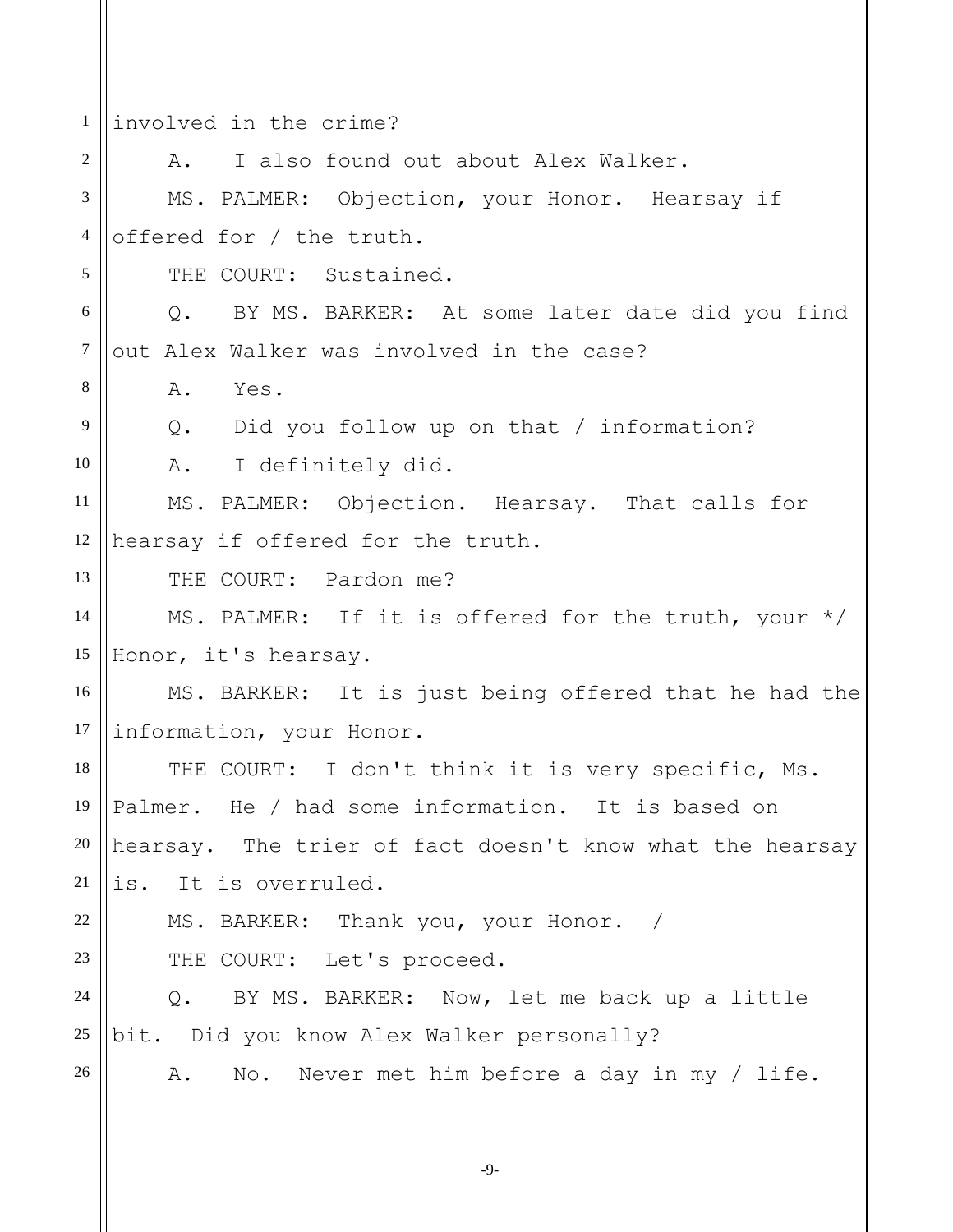1 2 3 4 5 6 7 8 9 10 11 12 13 14 15 16 17 18 19 20 21 22 23 24 25 26 Q. At some point did you discover yet another person was involved in this crime of robbery? A. Yeah. That was many, many years later, though./ Q. Did you follow up on that information? A. I definitely did. I wanted to set up a meeting with him so I could discuss it with / him and find out more about this robbery case. Q. Okay. A. I found out the other person was also doing time at the same prison. MS. PALMER: Objection. / Hearsay. THE COURT: All right. Sustained. This is really nonresponsive at this point in time. Let's have another question, please. Q. BY MS. BARKER: Let me back you up a little / bit. When you were incarcerated, you learned that there was a third party involved in this robbery? A. Yes. Q. Who did you learn that from? A. Another \*/ inmate on my yard. Q. You subsequently had a meeting with that additional party? A. I definitely did. Q. Okay. Who was that? A. Brian Scott.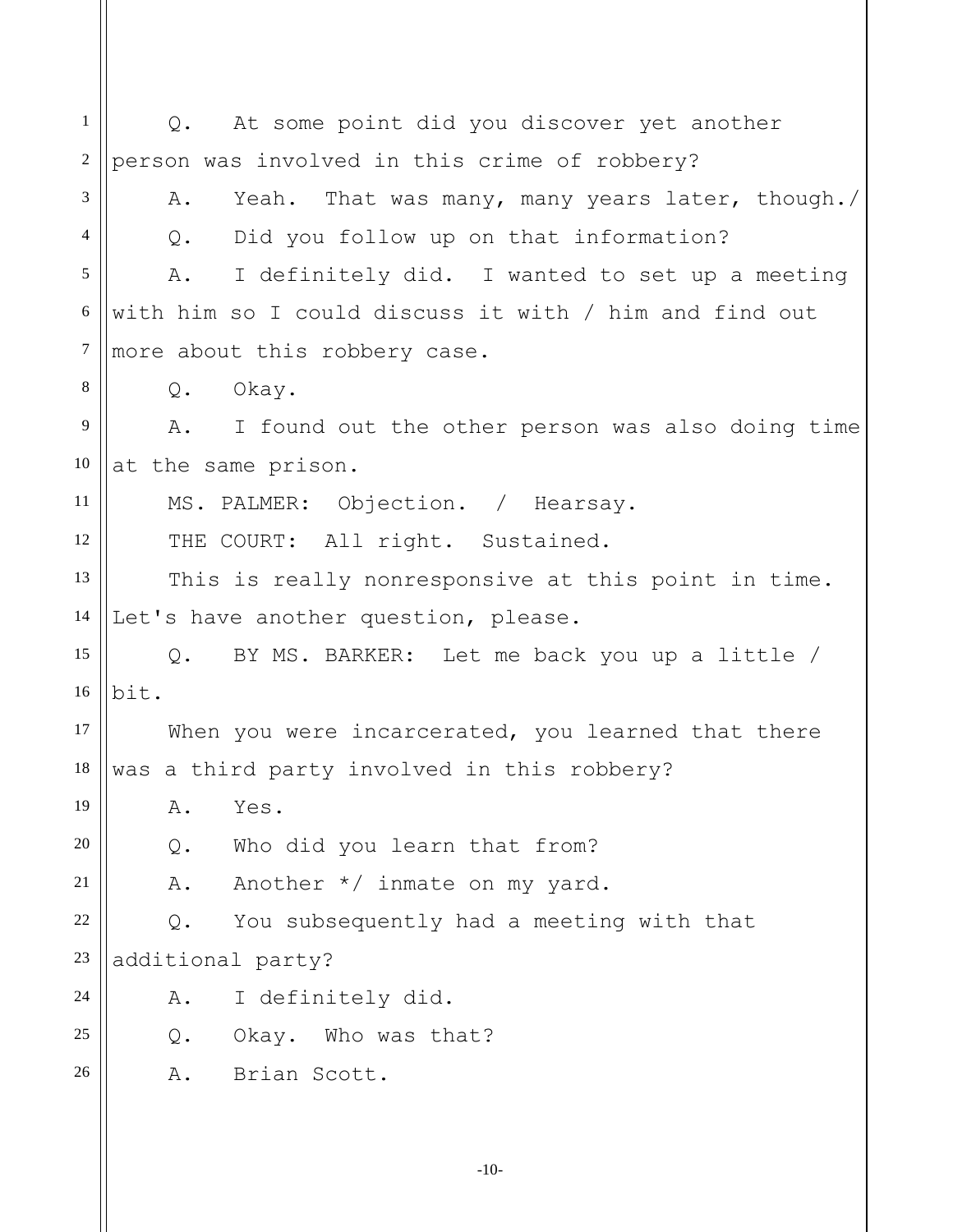1 2 3 4 5 6 7 8 9 10 11 12 13 14 15 16 17 18 19 20 21 22 23 24 25 26 Q. At that point / did you discover that he was involved in this robbery? A. I did. MS. PALMER: Objection. Calls for hearsay. THE COURT: Sustained. Q. BY MS. BARKER: What did you do with the information you / gathered on this case? A. I telephoned my parents and told them about it. Q. Since the time you were locked up, how did you attempt to / get help with your case? A. I mean, I have approached so many different people. I even wrote the district attorney to tell him there was / more evidence on my case and that I was innocent. I wrote the judge to tell him there was a big mistake and I should / not be in prison anymore. THE COURT: I need to interject something here. I personally don't remember receiving any letters from the defendant. THE WITNESS: I sent them, your / Honor. THE COURT: Hang on, Mr. Martin. I am just saying if there are letters, they will be in the file for review. MS. BARKER: That's fine, your Honor. / Thank you. THE COURT: Counsel, next question. Q. BY MS. BARKER: Mr. Martin, did you rob the Chase bank? A. No. Definitely not.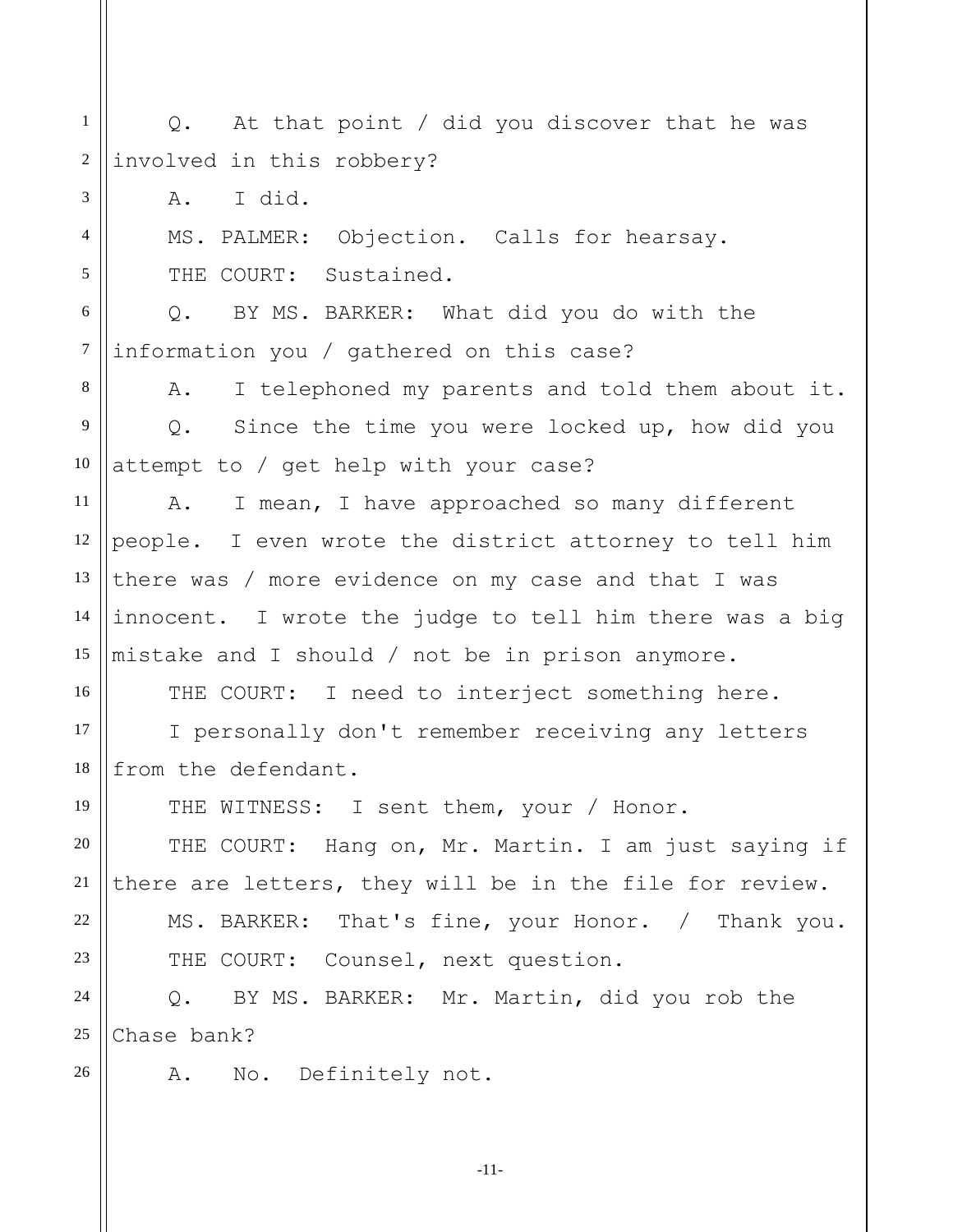1 2 3 4 5 6 7 8 9 10 11 12 13 14 15 16 17 18 19 20 21 22 23 24 25 26 Q. Did you have any involvement in the robbery of \*/ the Chase bank? A. I did not. Q. Were you involved in planning the robbery? A. No. Q. Were you involved in assisting anyone who was involved in that / robbery? A. No. MS. BARKER: May I just have a moment, your Honor? THE COURT: Yes. MS. BARKER: Thank you. No more questions at this time. THE COURT: Ms. Palmer, your turn. Please proceed. / CROSS-EXAMINATION Q. BY MS. PALMER: Good morning, sir. A. Good morning, ma'am. Q. How many felony convictions do you have? A. I think four or five. Q. You mentioned you have the conviction for / possessing marijuana? A. Right. Q. Do you remember another conviction for drug possession? A. It is possible, yes. Q. There was also a case where you were at least / arrested for attempted murder, robbery, and assault with

-12-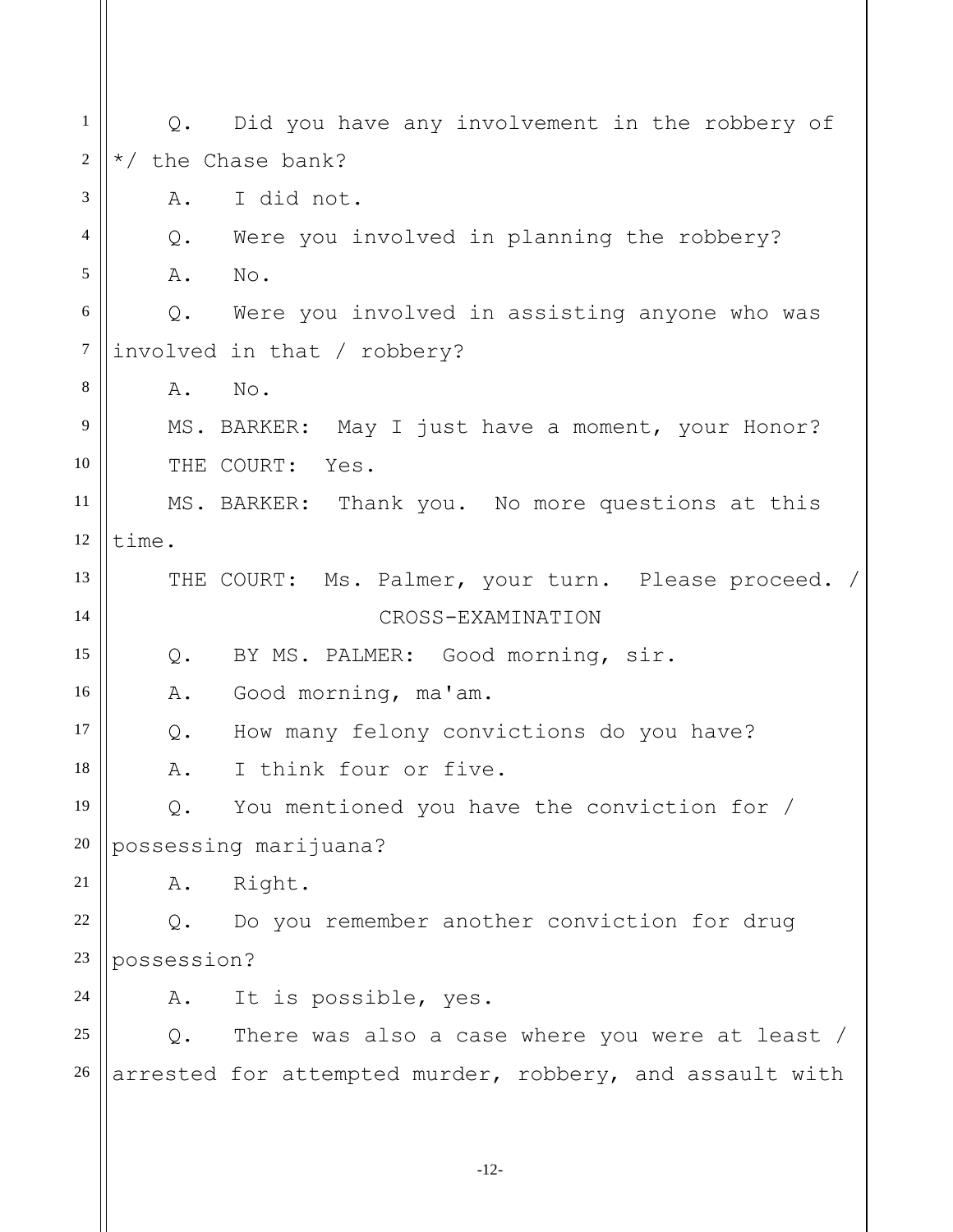1 2 3 4 5 6 7 8 9 10 11 12 13 14 15 16 17 18 19 20 21 22 23 24 25 26 a deadly weapon. Do you remember that one? A. Yes, I do. Q. On that one you actually pled / guilty, right? A. No. I didn't plead guilty to it. I got found guilty. Q. I am sorry. You are right. You were found guilty of a / second degree robbery and shooting at a car; is that correct? A. That's correct. Q. You were also found guilty of assault with a deadly weapon; is / that correct? A. Yes. Q. And in that case you were innocent, too, correct? A. What do you mean? Q. You testified you are innocent of the charges that \*/ sent you to prison on this case, correct? A. Yes. I did not rob the bank. Q. Just like you were innocent of the charges in the / previous case, correct? A. No. I was guilty of the other one, but not this one. Q. Do you remember talking to Investigator Michaels? A. I sure do. / Q. Do you remember telling Investigator Michaels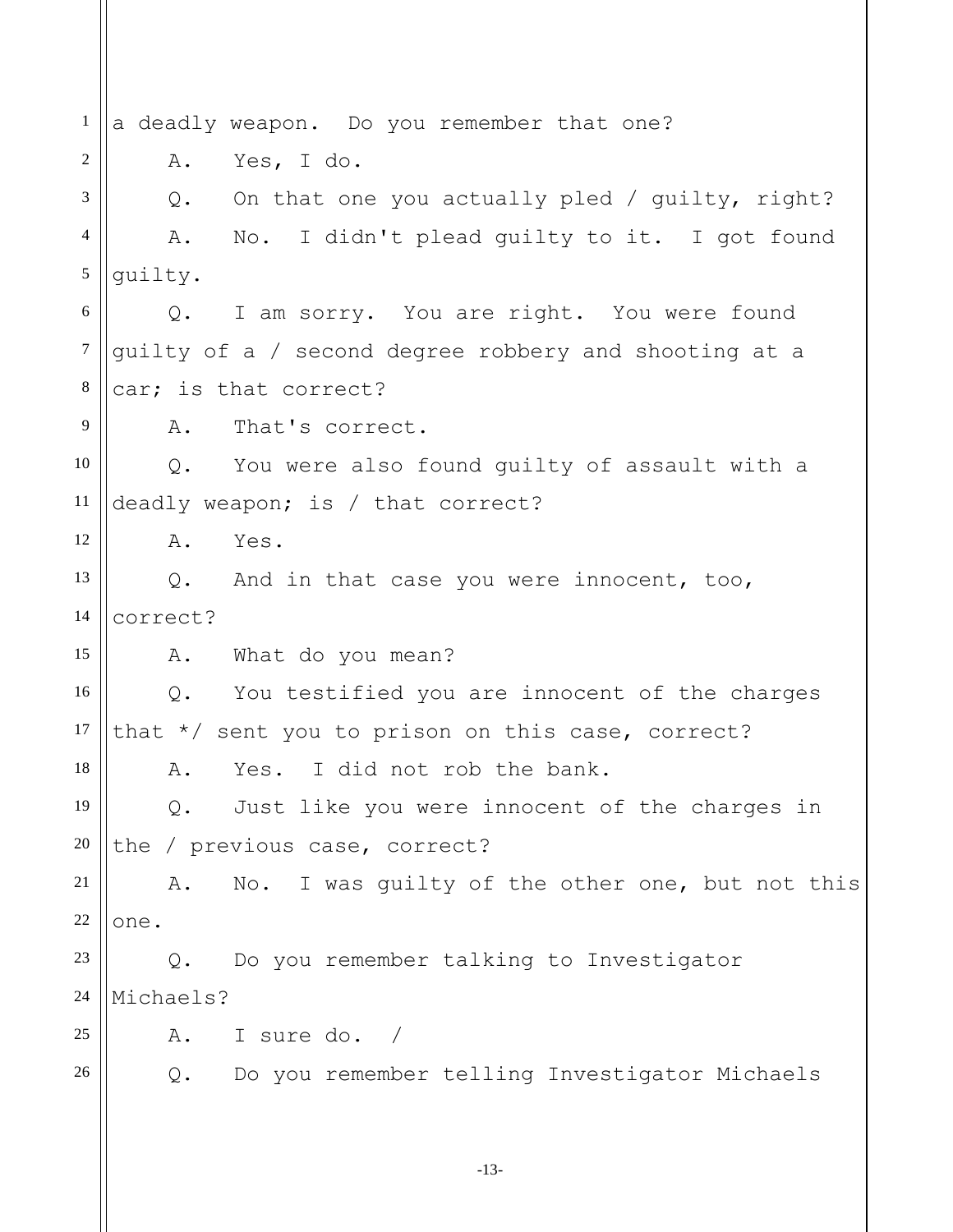1 2 3 4 5 6 7 8 9 10 11 12 13 14 15 16 17 18 19 20 21 22 23 24 25 26 that you were innocent of that case? A. I told Michaels I was innocent of the offenses that they charged / me with, but not the crime itself. Q. Didn't you say that you took a fall for your homeboys in that case? A. That's exactly right. Q. And / that you had nothing to do with it? A. No. Q. Is that the conviction that sent you to Jamestown prison? A. That's right. Q. Is that the occasion / where you became acquainted with your friend, Mr. Johnson? A. That's right. Q. That's who you say is responsible for this robbery we are talking about today, / right? A. It was the three of them. I wasn't involved. Q. You say you were falsely accused of this robbery, right? A. Yes. The witnesses are mistaken. / Q. How long were you in prison with Mr. Johnson? A. Approximately two months. Q. You knew he was a fellow gang member, didn't you? A. Definitely. Q. And he \*/ also was from the same gang you

-14-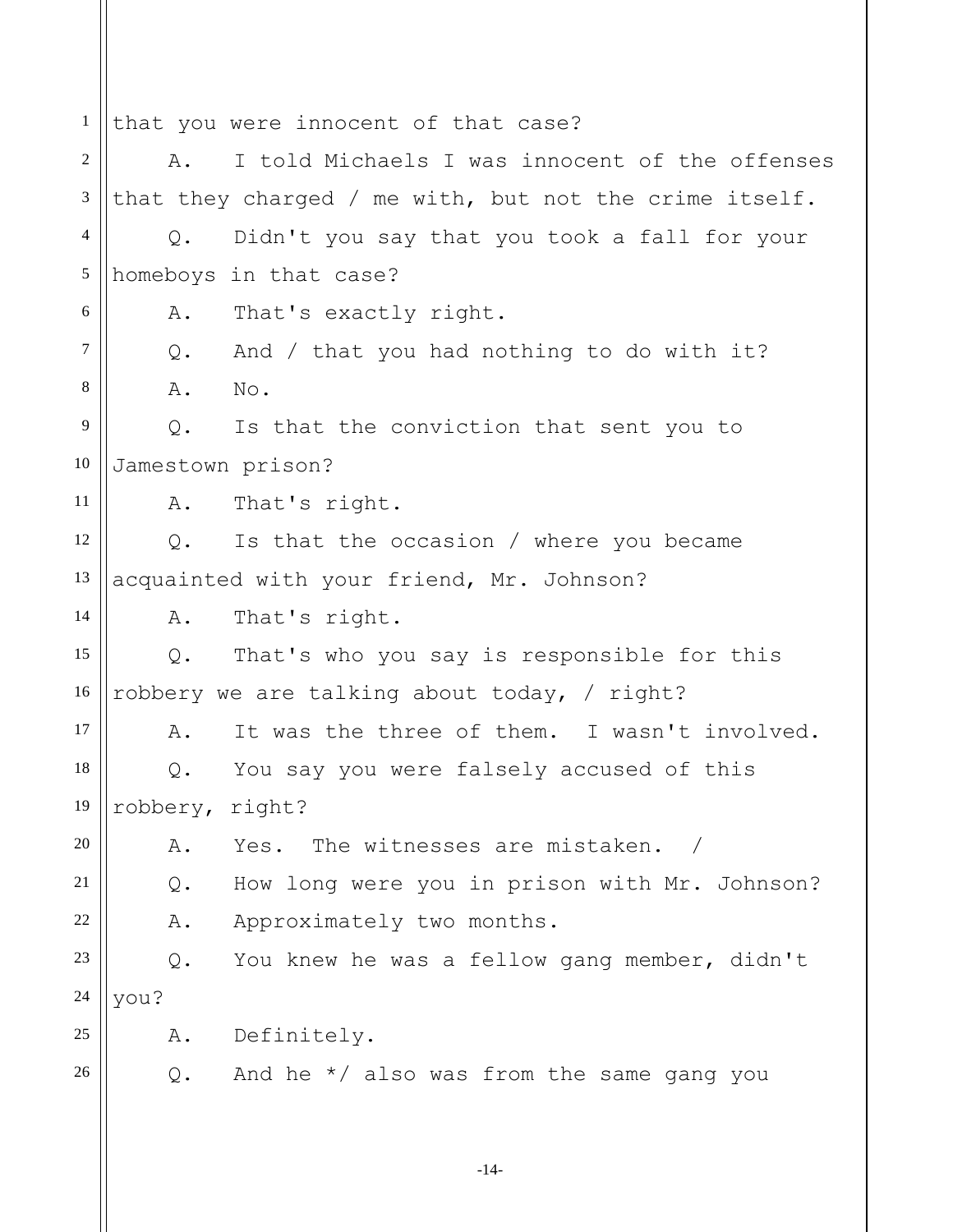1 2 3 4 5 6 7 8 9 10 11 12 13 14 15 16 17 18 19 20 21 22 23 24 25 26 claimed? A. Yes. Q. And as long as we are talking about your gang affiliation, you say you weren't initiated, / correct? A. Right. Q. Did you offer that up like you weren't really a gang member? A. Not necessarily. I am saying I was a gang member. Q. Well, / when you say you weren't initiated, do you mean you weren't jumped in? A. Right. Q. How did you become a gang member? A. Well, I just lived / in the neighborhood. There is a lot of people in my neighborhood who claimed the neighborhood, but they are not really fullfledged gang members, you / know. Q. Full-fledged gang members do things like claiming the gang; is that correct? A. Definitely. Q. They go out and commit crimes; is that correct? A. Sure. Q. They / also get tattoos, correct? A. Yes. Q. You have tattoos, don't you? A. Yes.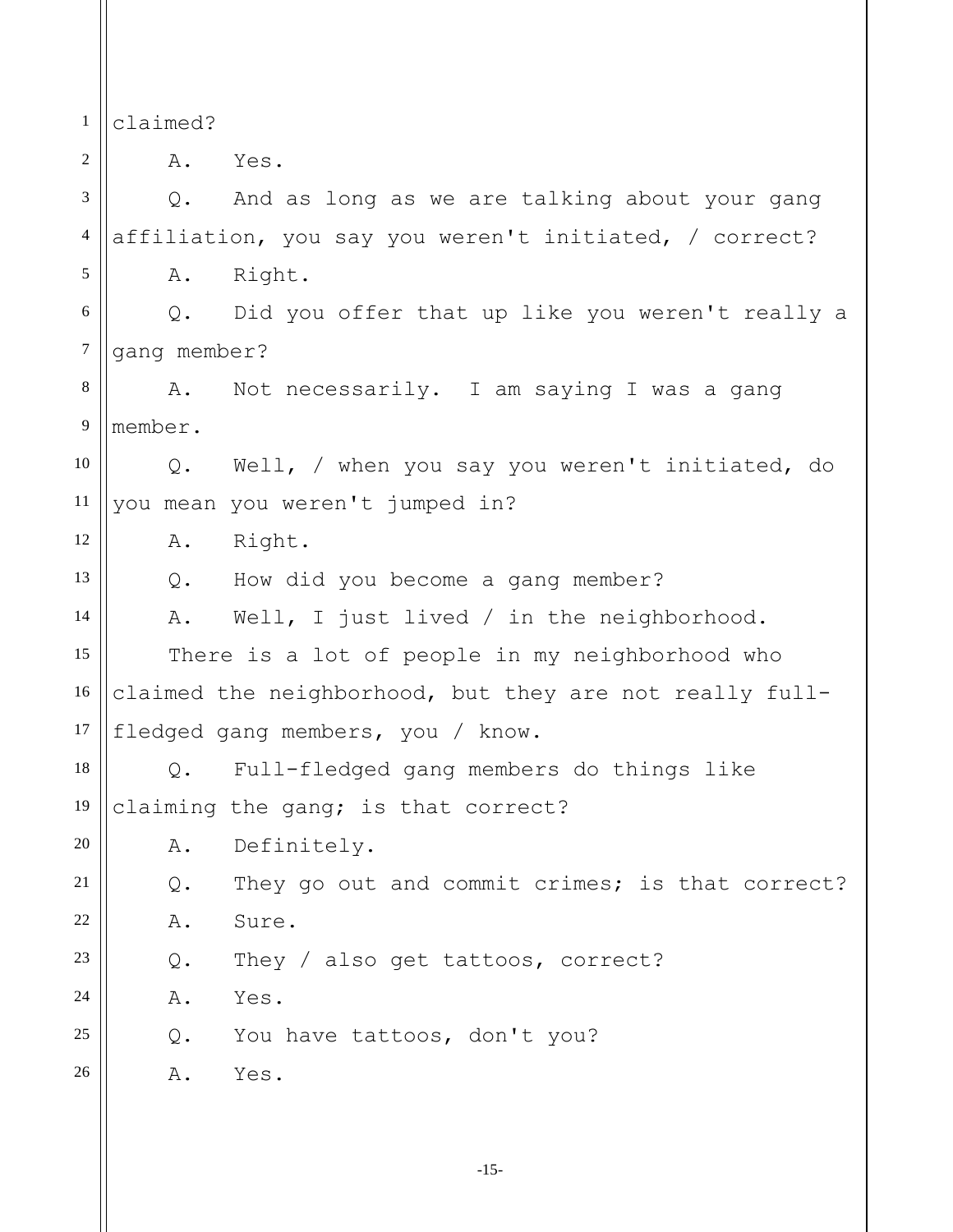| 1                | What kind of tattoos do you have?<br>Q.                 |
|------------------|---------------------------------------------------------|
| 2                | I have plenty of tattoos.<br>Α.                         |
| 3                | Well, let's / discuss your tattoos.<br>Q.               |
| $\overline{4}$   | Okay. I have my mother's name and my father's<br>Α.     |
| 5                | name. I have pictures of my children.                   |
| 6                | MS. BARKER: I object to the relevance of / my           |
| $\boldsymbol{7}$ | client's tattoos.                                       |
| 8                | THE COURT: Overruled.                                   |
| 9                | BY MS. PALMER: When did you get the images of<br>Q.     |
| 10               | your family on your body?                               |
| 11               | I got them while I was in prison on $*/$ this<br>A.     |
| 12               | robbery conviction.                                     |
| 13               | Let's focus specifically on your gang tattoos.<br>$Q$ . |
| 14               | Okay.<br>Α.                                             |
| 15               | Q. Let's talk about the first gang tattoo that you      |
| 16               | received. When did that happen? /                       |
| 17               | The first one I got was probably about 1984.<br>Α.      |
| 18               | Where do you have that, and what is it?<br>Q.           |
| 19               | MS. BARKER: Objection. Compound.                        |
| $20\,$           | THE COURT: All right. Let's just / have the answer      |
| 21               | and move forward.                                       |
| $22\,$           | Q. BY MS. PALMER: You can answer my question.           |
| 23               | I have the name of the gang on my -- right here<br>A.   |
| 24               | on my stomach. /                                        |
| 25               | Q. Probably pretty big letters, correct?                |
| 26               | It is about this size.<br>A.                            |
|                  |                                                         |

-16-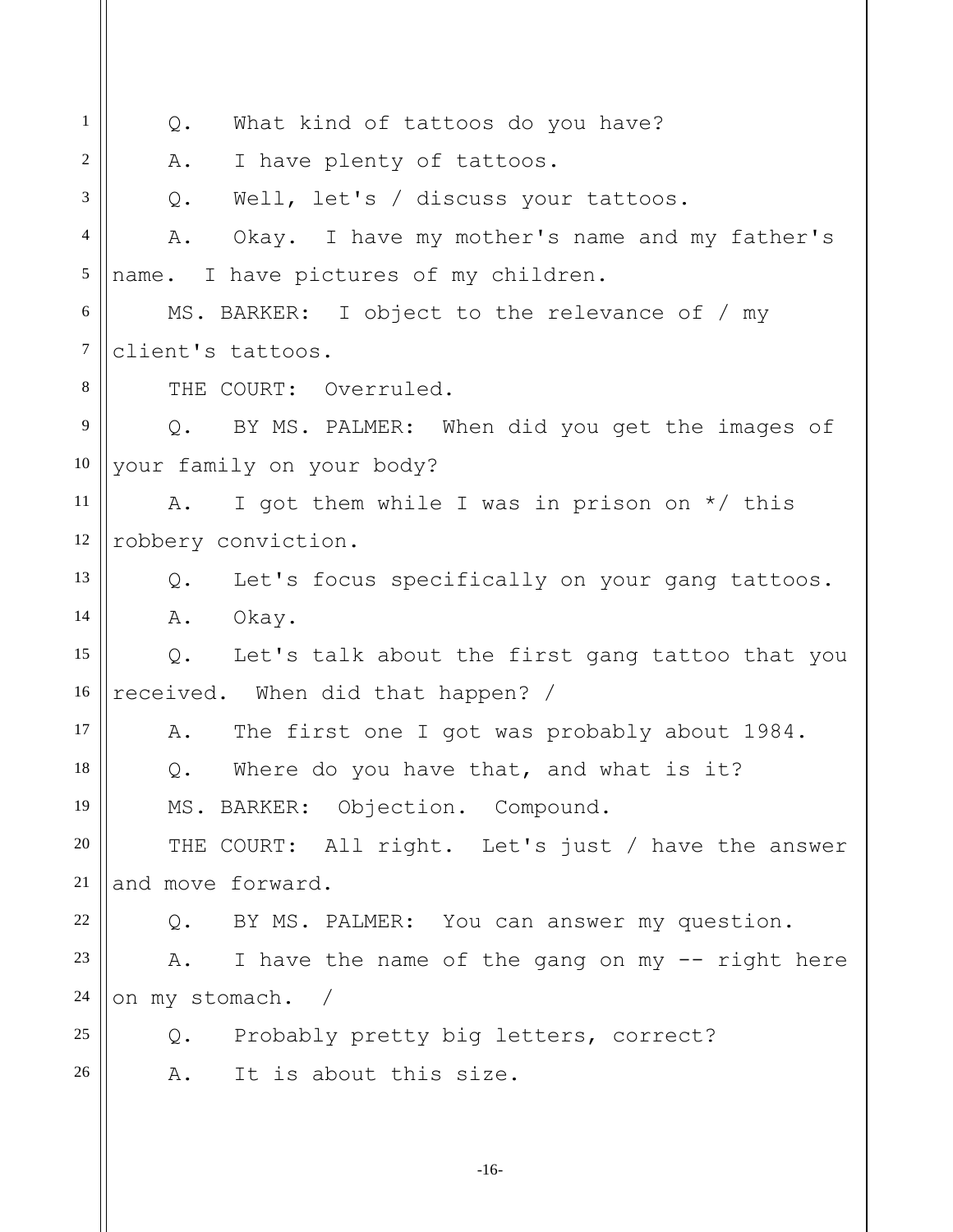1 2 3 4 5 6 7 8 9 10 11 12 13 14 15 16 17 18 19 20 21 22 23 24 25 26 Q. How tall are the letters on your stomach? A. It is about four inches. MS. BARKER: I renew / my objection. He has admitted he is a gang member. He admitted he has tattoos. I am not really seeing the relevance of the size / of these tattoos. THE COURT: I think I know where Ms. Palmer is going with this. Overruled. Q. BY MS. PALMER: Mr. Martin, how many tattoos do you have that are / related to your gang? A. I already said I have a lot of tattoos. Q. How many do you have, sir? Do you have more than ten? / A. Yes. Q. According to your prison record, it states you have 28. Does that sound about right? A. Probably pretty close. Q. When you have tattoos like that,  $*/$  that means you are pretty down for the gang in order to mark yourself up for life; is that correct? A. Yes. Q. You testified you are / not a gang member now, but you previously were; is that correct? A. Yes. Q. Let's talk about Jamestown. You met with Mr. Johnson in prison at / least a few times, correct?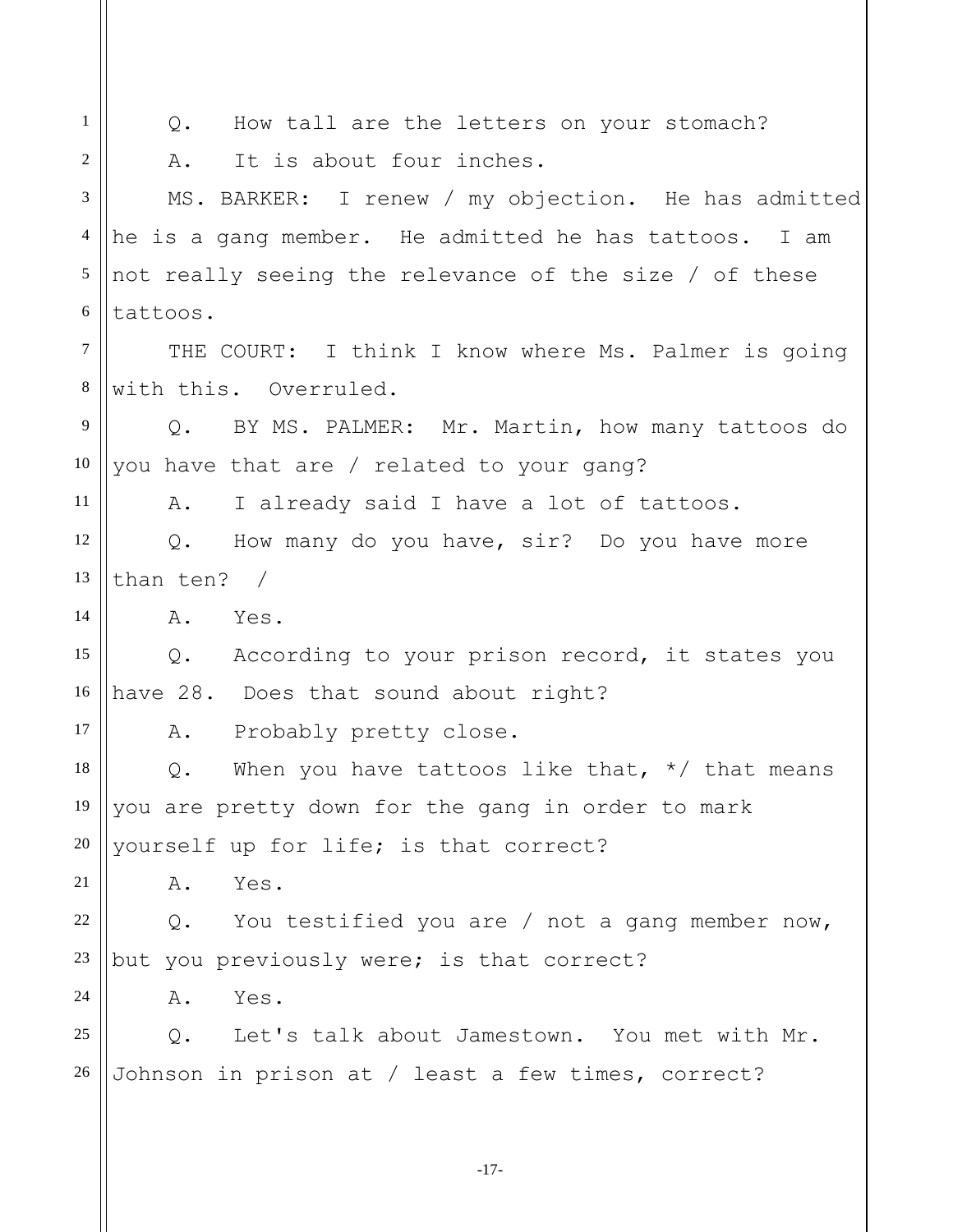1 2 3 4 5 6 7 8 9 10 11 12 13 14 15 16 17 18 19 20 21 22 23 24 25 26 A. Yes. Q. You found out he was from your neighborhood, correct? A. Yes. Q. So at the time of this robbery we are / discussing today, you obviously knew Mr. Johnson? A. Correct. Q. You knew Mr. Johnson from the neighborhood as well, didn't you? A. No. Q. Did Mr. Johnson ever come / visit you in the neighborhood? A. Sometimes. Q. Now, you indicated that at the time of this robbery you were living in Las Vegas? A. That's correct. Q. And / that was a violation of your parole, correct? A. That's correct. Q. That's something that you never told your parole agent, correct? A. Yes. Q. Where did you tell / your parole agent you lived? MS. BARKER: Objection. Relevance. THE COURT: Overruled.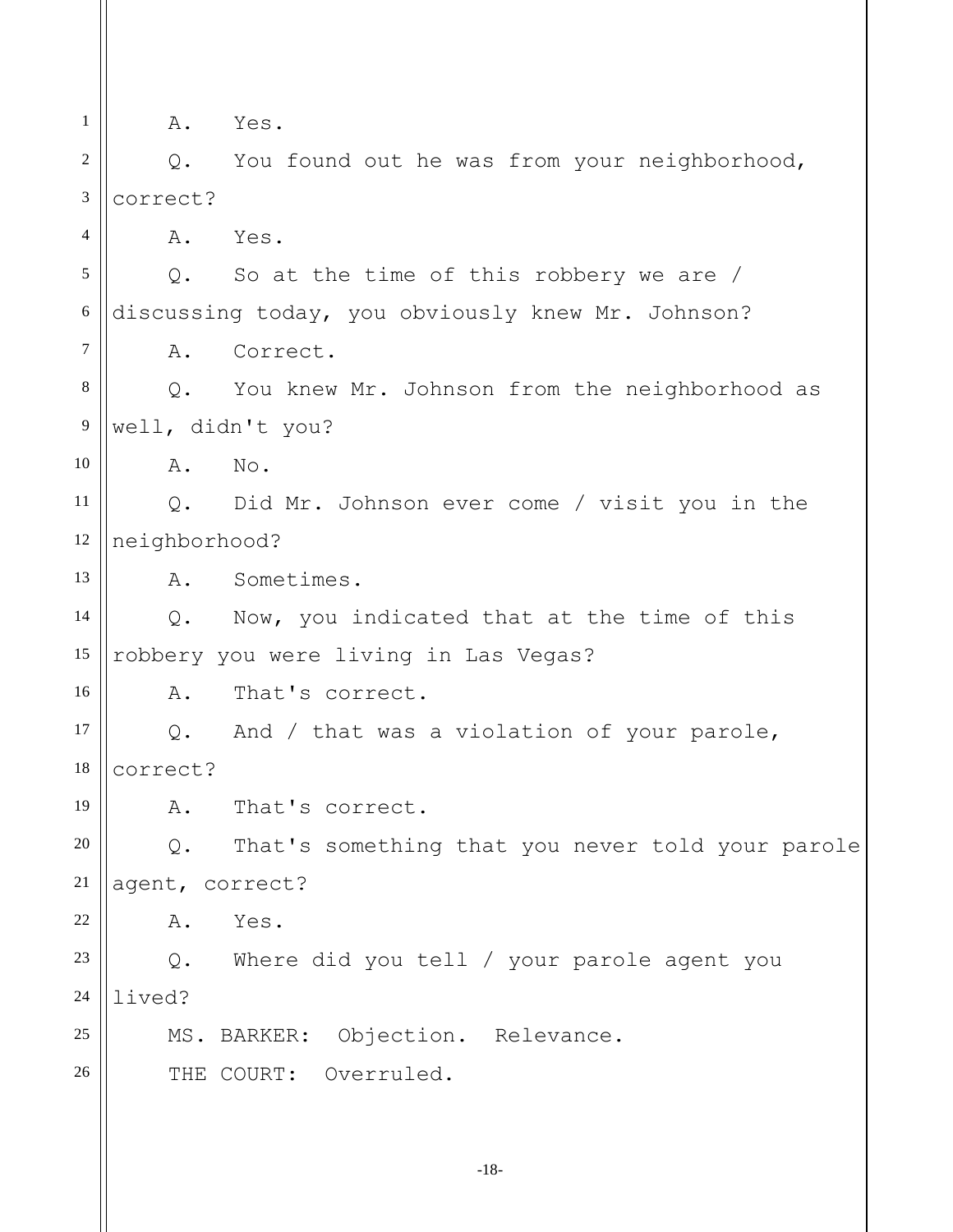1 2 3 4 5 6 7 8 9 10 11 12 13 14 15 16 17 18 19 20 21 22 23 24 25 26 Q. BY MS. PALMER: What city did you tell your parole agent you were living in when you were released from / prison? A. Carson. Q. Were you lying to your parole agent? A. Yes, I was. Q. How many times did you lie? A. Just the first time he asked me. \*/ He never asked me my address again. Q. Now, even though you were living in Las Vegas, you came back to the neighborhood, didn't you? A. Yes. / Q. To see your friends and hang out, correct? A. Yeah, but not too often. Q. You testified that while you were in prison, you discovered the real / person who committed this robbery; is that correct? A. Yes. I uncovered the new evidence. Q. In Jamestown prison you arranged a meeting to talk to the / person you believe really committed the robbery? A. Yes, I did. Q. Did you two discuss the statute of limitations for the crime of robbery? A. I don't / believe so. Q. Did the statute of limitations ever mean

-19-